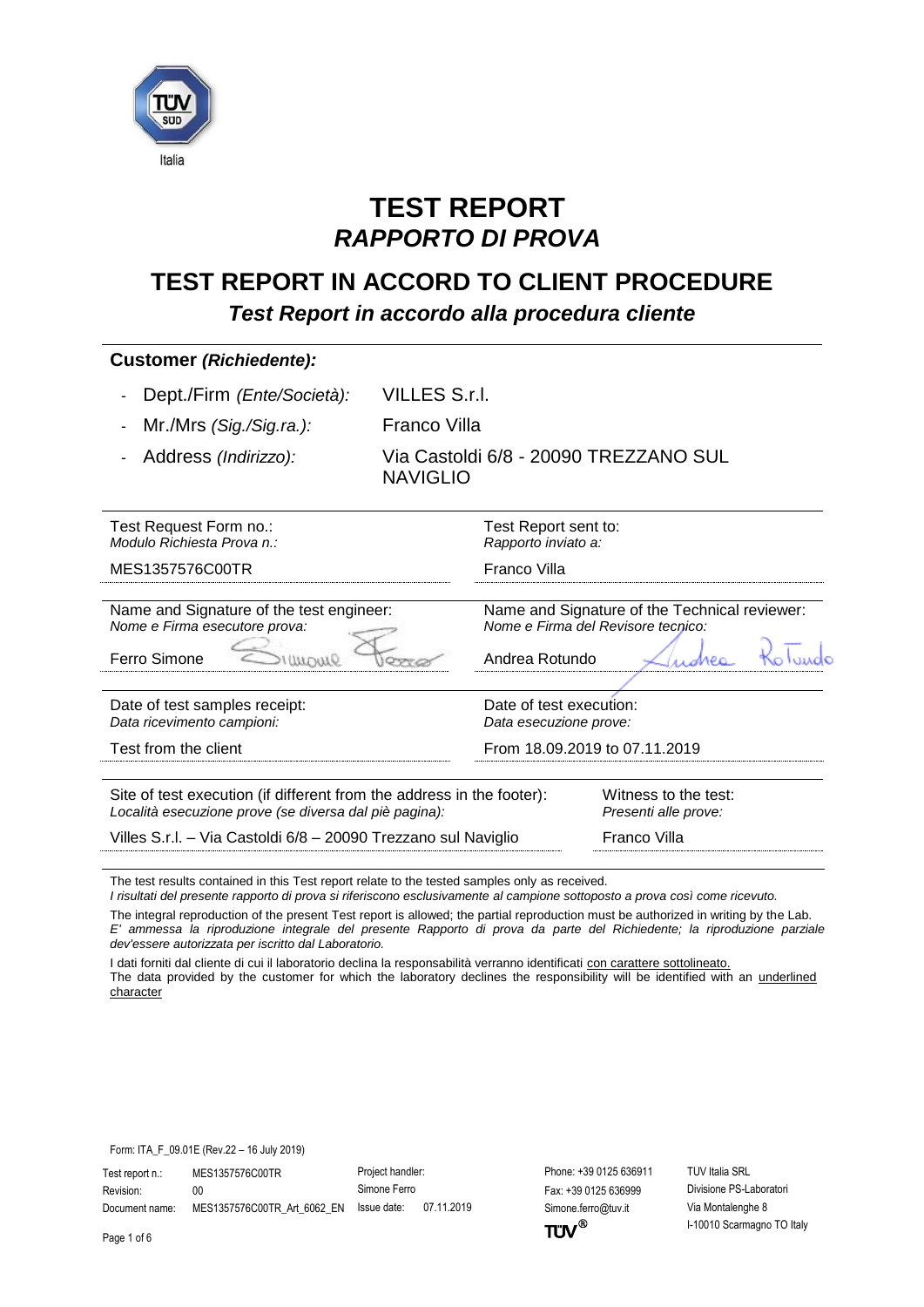

<span id="page-1-0"></span>**1 TEST SETUP** *SETUP DI PROVA*

- <span id="page-1-1"></span>**1.1 SAMPLE IDENTIFICATION** *IDENTIFICAZIONE CAMPIONE*
- **1.1.1 Product/material subjected to test:** Art. 5669 *Prodotto/materiale sottoposto a prova:*
- 
- 1.1.3 Level (Series product, prototype, etc.): Series *Livello (Prodotto di serie, prototipo, ecc.):*
- **1.1.4 Part number:** Art. 5669 *Codice prodotto:*
- **1.1.5 Serial number:** None *N° Matricola:*
- **1.1.6** Sample identification code: Test from the client *Codice identificativo del campione:*

**1.1.2 Description:** Sliding system with soft closing and soft closing and soft closing and soft perception of the Description of the Description of the Description of the Description of the Description of the Description *Descrizione:* Descrizione: opening.

<span id="page-1-2"></span>**1.2 AUXILIARY DEVICES** *DISPOSITIVI AUSILIARI*

None

<span id="page-1-3"></span>**1.3 TEST CONFIGURATION** *CONFIGURAZIONE DI PROVA*



Test configuration without load test.

Form: ITA\_F\_09.01E (Rev.22 – 16 July 2019)

Test report n.: MES1357576C00TR Project handler: Phone: +39 0125 636911 TÜV Italia SRL

Revision: 00 00 Simone Ferro Fax: +39 0125 636999 Divisione PS-Laboratori Document name: MES1357576C00TR\_Art\_6062\_EN Issue date: 07.11.2019 Simone.ferro@tuv.it Via Montalenghe 8  $TUV^{\circledast}$ 

I-10010 Scarmagno TO Italy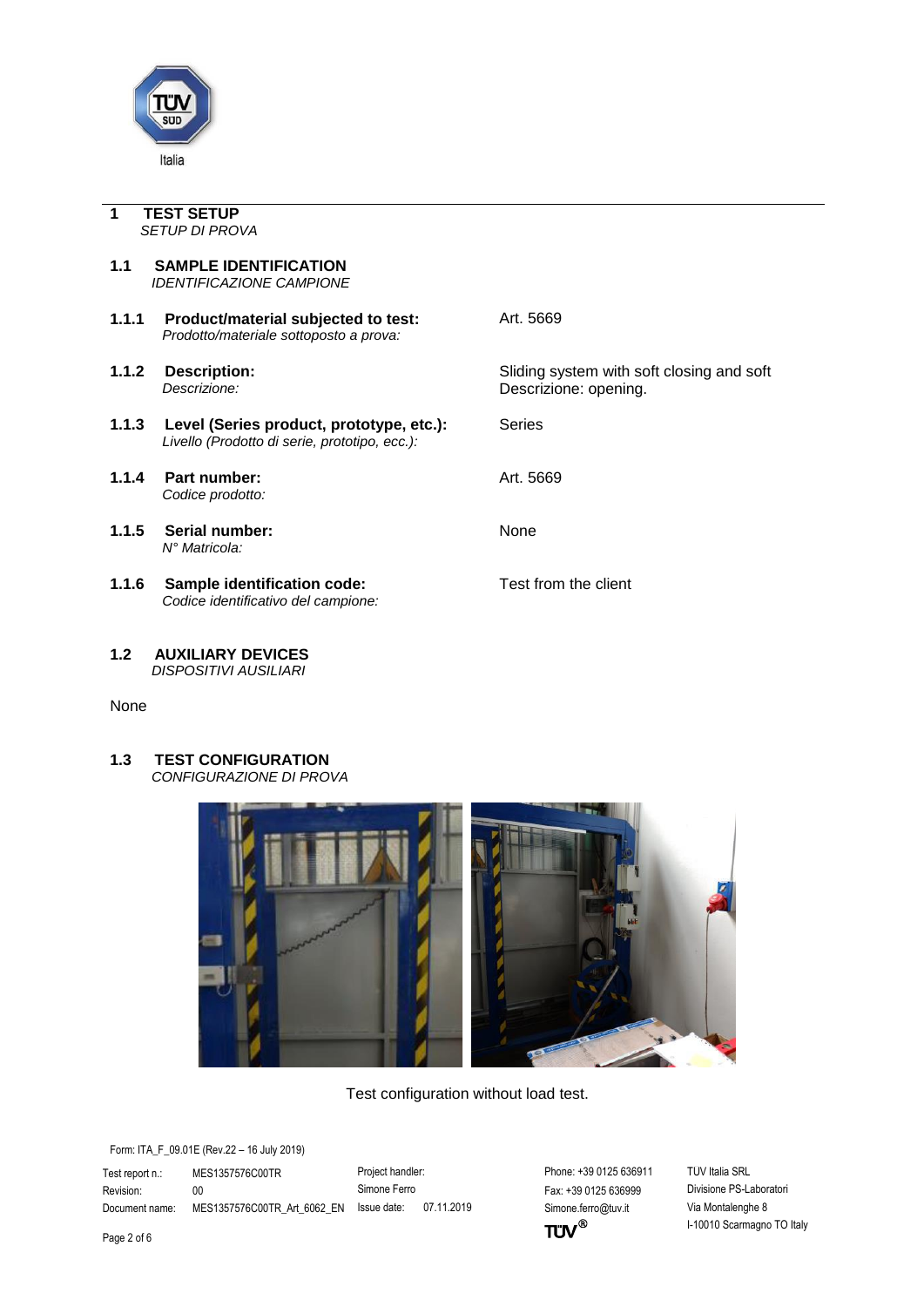

#### <span id="page-2-0"></span>**1.4 DIAGNOSTIC SYSTEM** *SISTEMA DIAGNOSTICO*

Visual Check

# <span id="page-2-1"></span>**2 TEST LIST**

*ELENCO DELLE PROVE*

<span id="page-2-2"></span>

|     | <b>Test Description</b>                | Reference document | <b>Standardized</b> | <b>Differencies</b> |
|-----|----------------------------------------|--------------------|---------------------|---------------------|
| 2.1 | <b>FATIGUE TEST</b><br>Prova di Fatica | Client procedure   | No                  | No                  |

## <span id="page-2-3"></span>**3 TEST EQUIPMENT USED**

*APPARECCHIATURE UTILIZZATE*

| <b>Description</b> | <b>Manufacturer</b> | <b>Model</b> | Serial no./ID | Used in test n.: |
|--------------------|---------------------|--------------|---------------|------------------|
| Dinamometer        | Sauter              | FH 500       | ZH17Y02251    | 21<br>$\sim$     |

<span id="page-2-6"></span><span id="page-2-5"></span><span id="page-2-4"></span>

| 4   | <b>ENVIRONMENTAL CONDITIONS</b><br>CONDIZIONI AMBIENTALI |              |
|-----|----------------------------------------------------------|--------------|
| 4.1 | <b>ROOM TEMPERATURE</b><br><b>TEMPERATURA AMBIENTE</b>   | Not required |
| 4.2 | <b>RELATIVE HUMIDITY</b><br>UMIDITA' RELATIVA            | Not required |
| 4.3 | <b>PRESSURE</b><br><b>PRESSIONE</b>                      | Not required |

#### <span id="page-2-8"></span><span id="page-2-7"></span>**5 MEASUREMENT UNCERTAINTY** *INCERTEZZA DI MISURA*

Measurement uncertainties was estimated as expanded uncertainty obtained multiplying the standard uncertainty by the coverage factor k corresponding to a confidence level of about 95%. Declared uncertainties are obtained with factor k=2 except if otherwise specified.

| <b>Measurement</b> | <b>Expanded uncertainty</b> | Found in test n.: |
|--------------------|-----------------------------|-------------------|
| Compression        | ±1%                         | 2.1               |
| Strenght           | ±1%                         | 2.1               |

Form: ITA\_F\_09.01E (Rev.22 – 16 July 2019)

| Test report n.: | MES1357576C00TR             | Project handler: |            |
|-----------------|-----------------------------|------------------|------------|
| Revision:       | 00                          | Simone Ferro     |            |
| Document name:  | MES1357576C00TR Art 6062 EN | Issue date:      | 07.11.2019 |

Simone.ferro@tuv.it Via Montalenghe 8  $TUV$ <sup>®</sup>

Phone: +39 0125 636911 TÜV Italia SRL Fax: +39 0125 636999 Divisione PS-Laboratori I-10010 Scarmagno TO Italy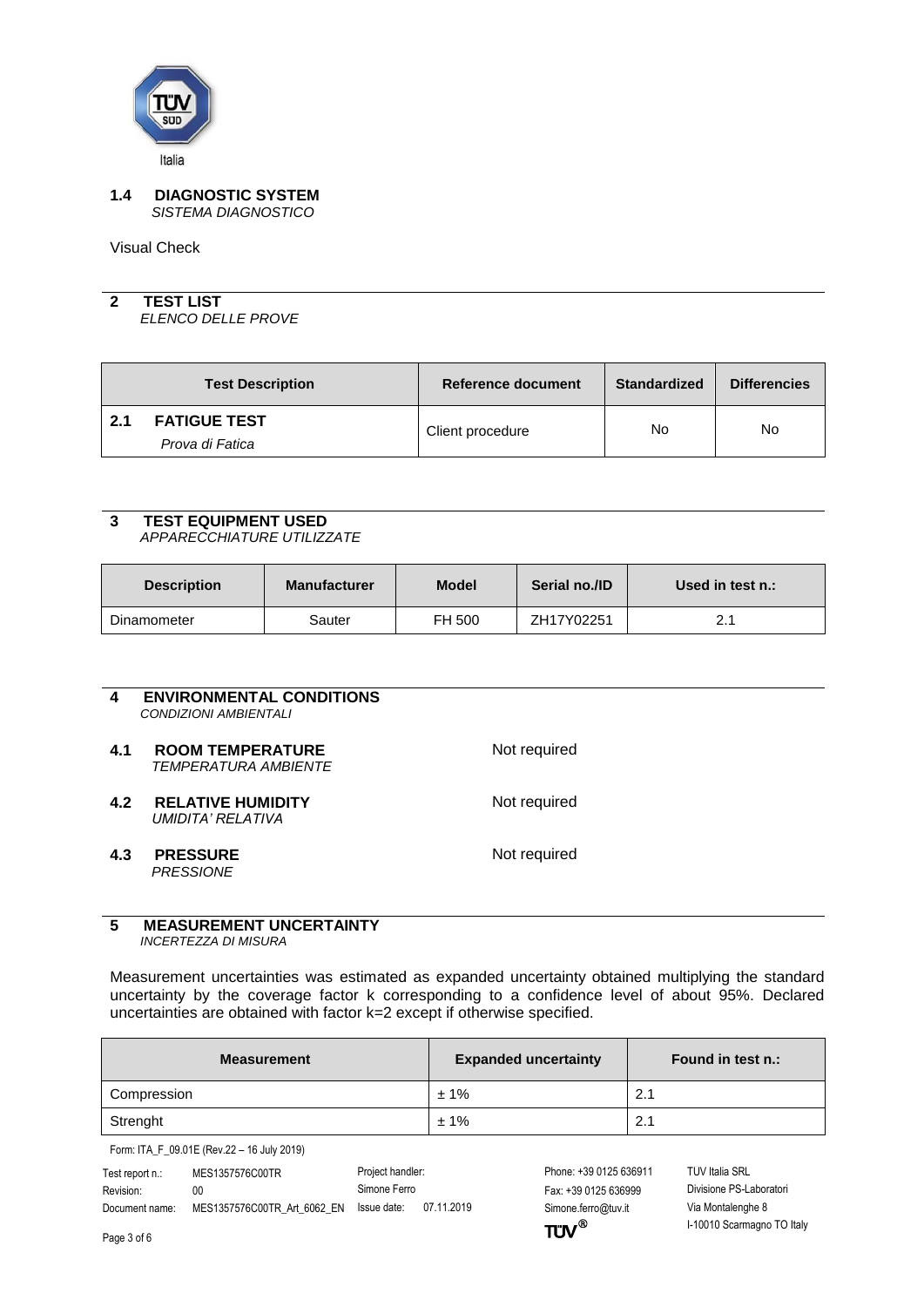

#### <span id="page-3-0"></span>**6 SAMPLING PLAN** *PIANO DI CAMPIONAMENTO*

Sample selected by the customer.

#### <span id="page-3-1"></span>**7 TEST AND/OR MEASUREMENT RESULTS** *RISULTATI DELLE PROVE E/O MISURE*

- <span id="page-3-2"></span>**7.1 TEST N.1 – FATIGUE TEST** *PROVA N.1 – Prova di fatica*
- <span id="page-3-3"></span>**7.1.1 TEST PURPOSE** *SCOPO DELLA PROVA*

The purpose of this test is evalue

## <span id="page-3-4"></span>**7.1.2 SET-UP**

*PREPARAZIONE* 

Mechanical system for open and closed the door, with a 1-meter in-out run and 1 meter in return.

### <span id="page-3-5"></span>**7.1.3 TEST DESCRIPTION**

*DESCRIZIONE DELLA PROVA* 

Fatigue test of 100000 opening and closing cycles at intervals of 50000 with 80 Kg.

### <span id="page-3-6"></span>**7.1.4 TEST RESULTS**

*RISULTATI DI PROVA* 

After testing, the product maintains the initial functionality.

Form: ITA\_F\_09.01E (Rev.22 – 16 July 2019)

Test report n.: MES1357576C00TR Project handler: Phone: +39 0125 636911 TÜV Italia SRL Revision: 00 00 Simone Ferro Fax: +39 0125 636999 Divisione PS-Laboratori Document name: MES1357576C00TR\_Art\_6062\_EN Issue date: 07.11.2019 Simone.ferro@tuv.it Via Montalenghe 8

 $TUV^{\circledast}$ 

I-10010 Scarmagno TO Italy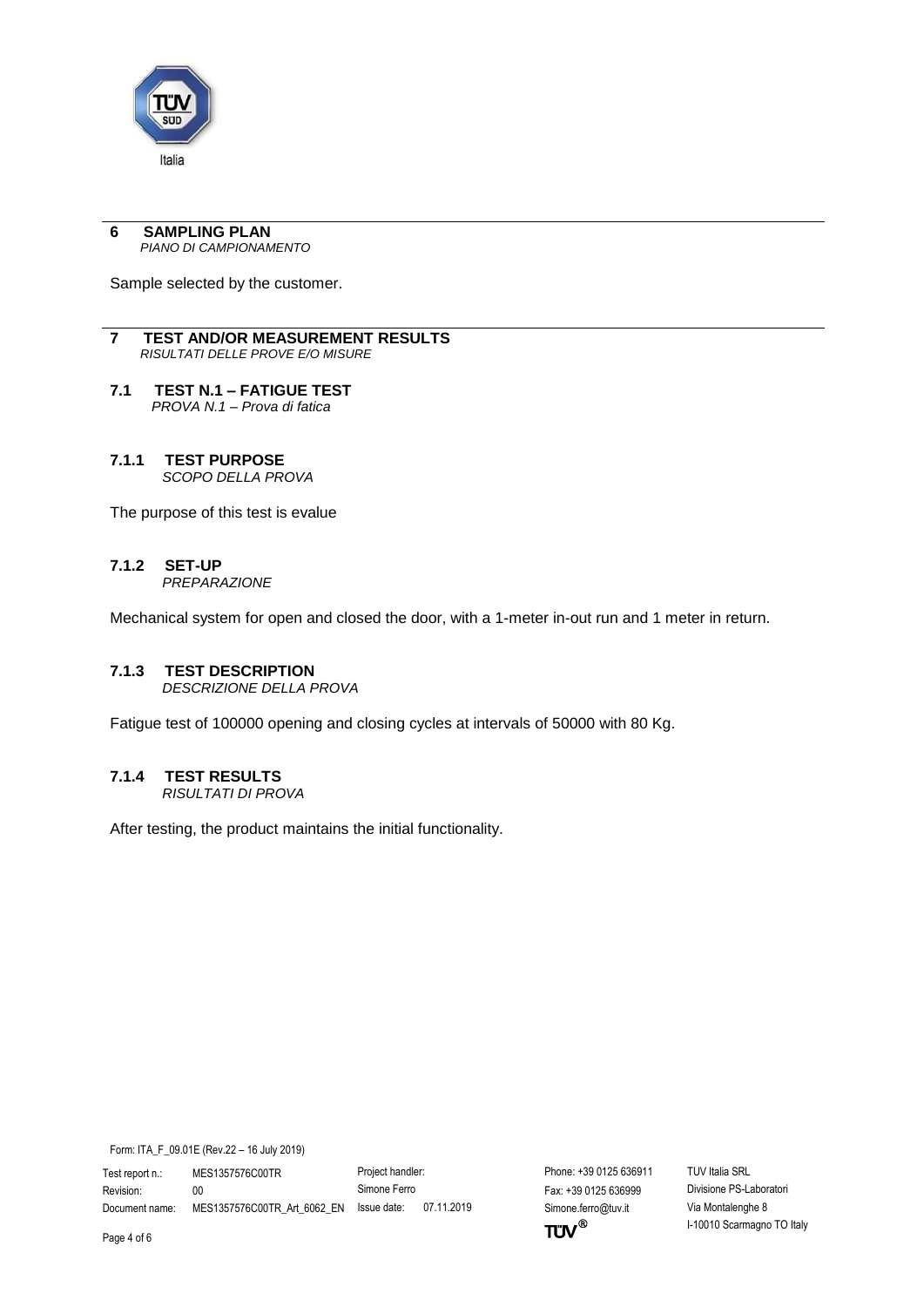

<span id="page-4-0"></span>**8 REMARKS** *NOTE*

None

<span id="page-4-1"></span>**9 APPENDIX** *APPENDICE*

## <span id="page-4-2"></span>**9.1 PHOTO DOCUMENTATION**

*DOCUMENTAZIONE FOTOGRAFICA*



Form: ITA\_F\_09.01E (Rev.22 – 16 July 2019)

Test report n.: MES1357576C00TR Project handler: Protect net Phone: +39 0125 636911 TÜV Italia SRL Revision: 00 00 Simone Ferro Fax: +39 0125 636999 Divisione PS-Laboratori

 $\mathbf{I}$ 

Document name: MES1357576C00TR\_Art\_6062\_EN Issue date: 07.11.2019 Simone.ferro@tuv.it Via Montalenghe 8<br>Page 5 of 6 l-10010 Scarmagno

I-10010 Scarmagno TO Italy

Page 5 of 6